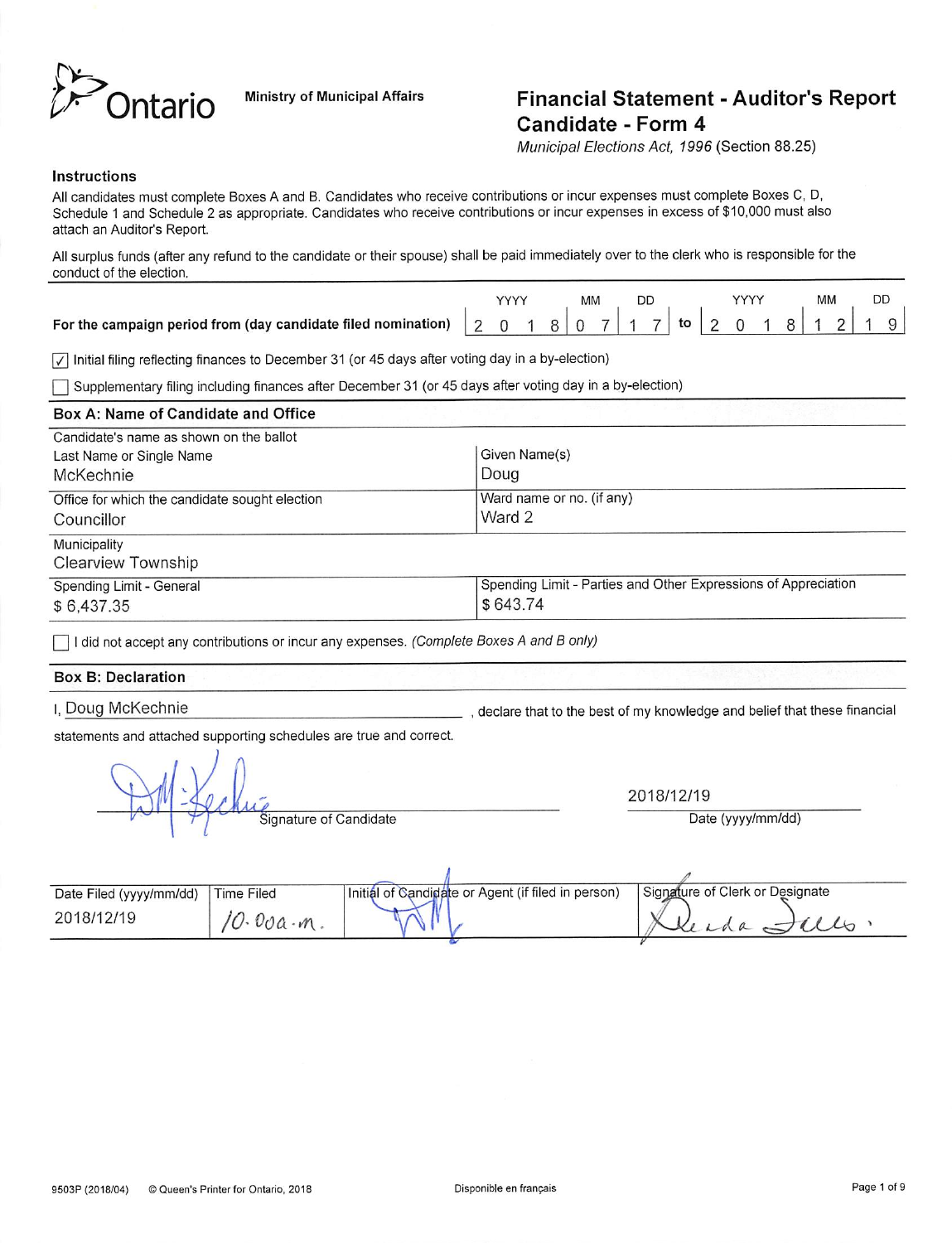| <b>Box C: Statement of Campaign Income and Expenses</b>                                                                                                                                                                                                                                                                                                                                                                           |                                                                                                                                                                                         |                                                           |
|-----------------------------------------------------------------------------------------------------------------------------------------------------------------------------------------------------------------------------------------------------------------------------------------------------------------------------------------------------------------------------------------------------------------------------------|-----------------------------------------------------------------------------------------------------------------------------------------------------------------------------------------|-----------------------------------------------------------|
| <b>LOAN</b>                                                                                                                                                                                                                                                                                                                                                                                                                       |                                                                                                                                                                                         |                                                           |
| Name of bank or recognized lending institution                                                                                                                                                                                                                                                                                                                                                                                    |                                                                                                                                                                                         |                                                           |
| $\ddot{\boldsymbol{\epsilon}}$<br>Amount borrowed                                                                                                                                                                                                                                                                                                                                                                                 |                                                                                                                                                                                         |                                                           |
| <b>INCOME</b>                                                                                                                                                                                                                                                                                                                                                                                                                     |                                                                                                                                                                                         |                                                           |
| Total amount of all contributions (from line 1A in Schedule 1)                                                                                                                                                                                                                                                                                                                                                                    | $+$ \$                                                                                                                                                                                  | 4,700.00                                                  |
| Revenue from items \$25 or less                                                                                                                                                                                                                                                                                                                                                                                                   | $+\overline{\mathcal{S}}$                                                                                                                                                               |                                                           |
| Sign deposit refund                                                                                                                                                                                                                                                                                                                                                                                                               | $+\overline{\$}$                                                                                                                                                                        |                                                           |
| Revenue from fundraising events not deemed a contribution (from Part III of                                                                                                                                                                                                                                                                                                                                                       | $+$ $\sqrt[6]{ }$                                                                                                                                                                       |                                                           |
| Schedule 2)<br>Interest earned by campaign bank account                                                                                                                                                                                                                                                                                                                                                                           | $+$ \$                                                                                                                                                                                  |                                                           |
| Other (provide full details)                                                                                                                                                                                                                                                                                                                                                                                                      |                                                                                                                                                                                         |                                                           |
|                                                                                                                                                                                                                                                                                                                                                                                                                                   | $+$ \$                                                                                                                                                                                  |                                                           |
| 2.<br><u>. An ann an t-an an am Aonaichte ann an am Aonaichte ann an am Aonaichte ann an am Aonaichte ann an an a-</u>                                                                                                                                                                                                                                                                                                            | $+\overline{\$}$                                                                                                                                                                        |                                                           |
| 3.                                                                                                                                                                                                                                                                                                                                                                                                                                | $+\overline{\$}$                                                                                                                                                                        |                                                           |
| 4.                                                                                                                                                                                                                                                                                                                                                                                                                                | $+$ \$                                                                                                                                                                                  |                                                           |
| 5.                                                                                                                                                                                                                                                                                                                                                                                                                                | $+$ \$                                                                                                                                                                                  |                                                           |
| Total Campaign Income (Do not include loan)                                                                                                                                                                                                                                                                                                                                                                                       | $=$ \$                                                                                                                                                                                  | 4,700.00 C1                                               |
| Inventory from previous campaign used in this campaign (list details in Table 4 of<br>Schedule 1)<br>Advertising<br><b>Brochures/flyers</b><br>Signs (including sign deposit)<br>Meetings hosted<br>Office expenses incurred until voting day<br>Phone and/or internet expenses incurred until voting day<br>Salaries, benefits, honoraria, professional fees incurred until voting day<br>Bank charges incurred until voting day | $+$ \$<br>$\overline{\mathbf{s}}$<br>$\overline{\mathfrak{s}}$<br>$\overline{\mathfrak{s}}$<br>$\overline{\mathfrak{s}}$<br>$+$ $\overline{\$}$<br>$+\overline{\$}$<br>$+\overline{\$}$ | 981.45<br>1,090.08<br>1,739.64<br>60.00<br>38.33<br>10.00 |
|                                                                                                                                                                                                                                                                                                                                                                                                                                   | $+$ \$                                                                                                                                                                                  |                                                           |
| Interest charged on loan until voting day                                                                                                                                                                                                                                                                                                                                                                                         |                                                                                                                                                                                         |                                                           |
| Other (provide full details)                                                                                                                                                                                                                                                                                                                                                                                                      | + \$                                                                                                                                                                                    |                                                           |
| 1.                                                                                                                                                                                                                                                                                                                                                                                                                                | + \$                                                                                                                                                                                    |                                                           |
| 2.<br><u> 1989 - John Stein, Amerikaansk politiker (* 1908)</u>                                                                                                                                                                                                                                                                                                                                                                   | $+\overline{\$}$                                                                                                                                                                        |                                                           |
| 3.<br>the contract of the contract of the contract of the contract of the contract of the contract of the contract of                                                                                                                                                                                                                                                                                                             | $+\overline{\$}$                                                                                                                                                                        |                                                           |
| 4.                                                                                                                                                                                                                                                                                                                                                                                                                                | $+$ \$                                                                                                                                                                                  |                                                           |
| 5.<br><b>Total Expenses subject to general spending limit</b>                                                                                                                                                                                                                                                                                                                                                                     | $= $$                                                                                                                                                                                   | 3,919.50 c2                                               |
|                                                                                                                                                                                                                                                                                                                                                                                                                                   |                                                                                                                                                                                         |                                                           |
| <b>EXPENSES</b><br>Expenses subject to spending limit for parties and other expressions of appreciation                                                                                                                                                                                                                                                                                                                           |                                                                                                                                                                                         |                                                           |
| 1. Election Night Party                                                                                                                                                                                                                                                                                                                                                                                                           | $+$ \$                                                                                                                                                                                  | 620.00                                                    |
| the contract of the contract of the contract of the contract of the contract of<br>2.                                                                                                                                                                                                                                                                                                                                             | $+\overline{\$}$                                                                                                                                                                        |                                                           |
| <u> 1989 - Johann Harry Harry Harry Harry Harry Harry Harry Harry Harry Harry Harry Harry Harry Harry Harry Harry</u><br>3.                                                                                                                                                                                                                                                                                                       | $+$ \$                                                                                                                                                                                  |                                                           |
|                                                                                                                                                                                                                                                                                                                                                                                                                                   |                                                                                                                                                                                         |                                                           |

| Total Expenses subject to spending limit for parties and other expressions |          |                            |
|----------------------------------------------------------------------------|----------|----------------------------|
| of appreciation                                                            | $\equiv$ | $620.00 \text{ } \text{c}$ |

4.  $+$  \$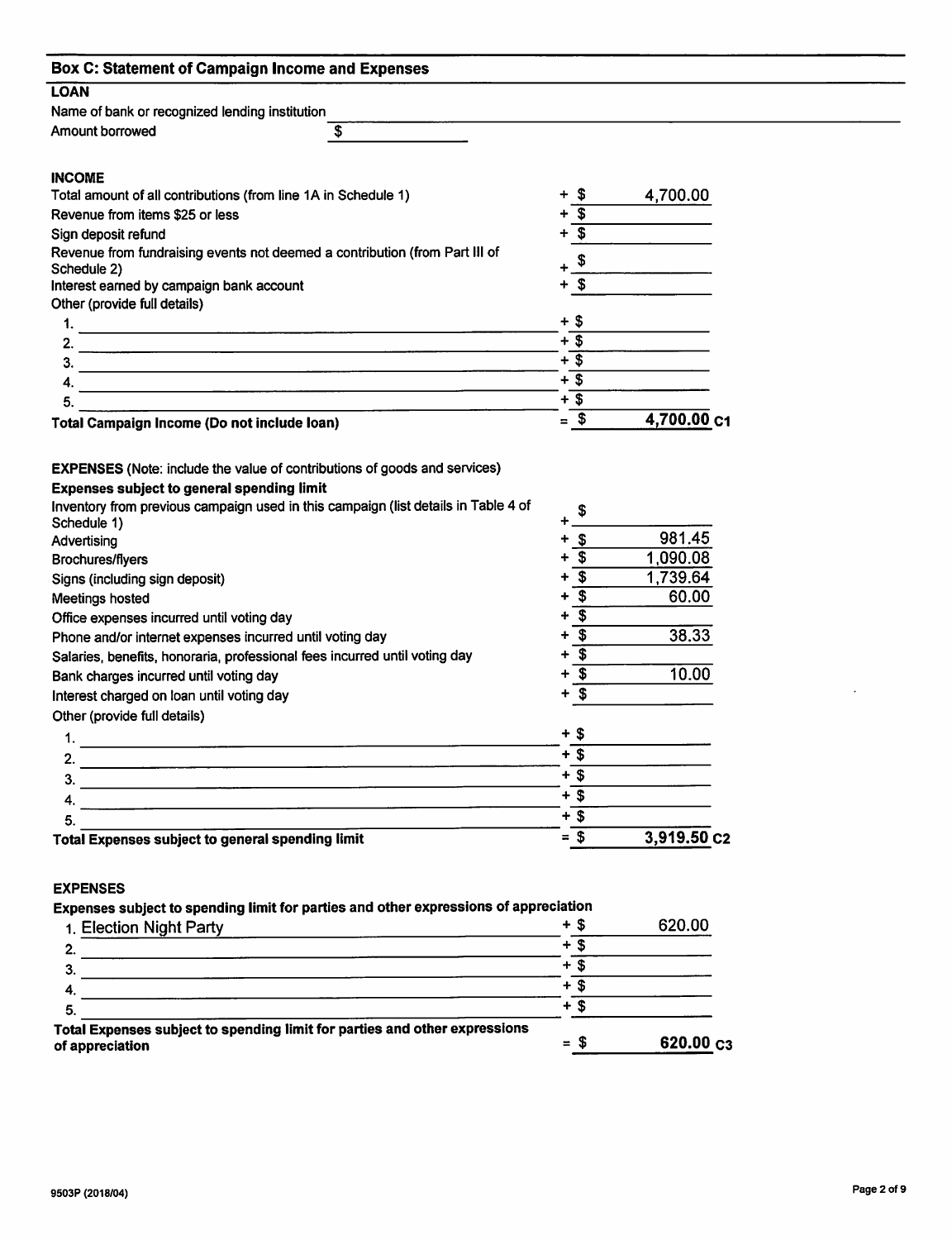| <b>Expenses not subject to spending limits</b>                                                                                         |                                                    |                          |             |
|----------------------------------------------------------------------------------------------------------------------------------------|----------------------------------------------------|--------------------------|-------------|
| Accounting and audit                                                                                                                   | S                                                  |                          |             |
| Cost of fundraising events/activities (list details in Part IV of Schedule 2)                                                          | $\overline{\boldsymbol{\mathfrak{s}}}$             |                          |             |
| Office expenses incurred after voting day                                                                                              | $\overline{\mathbf{s}}$<br>$\overline{\mathbf{s}}$ |                          |             |
| Phone and/or internet expenses incurred after voting day<br>Salaries, benefits, honoraria, professional fees incurred after voting day |                                                    |                          |             |
|                                                                                                                                        |                                                    |                          |             |
| Bank charges incurred after voting day                                                                                                 | $\overline{\mathbf{s}}$<br>٠                       |                          |             |
| Interest charged on loan after voting day                                                                                              | $\overline{\mathbf{s}}$<br>+                       |                          |             |
| Expenses related to recount                                                                                                            | $\overline{\mathbf{s}}$<br>+                       |                          |             |
| Expenses related to controverted election                                                                                              | $\overline{\mathbf{3}}$<br>+                       |                          |             |
| Expenses related to compliance audit                                                                                                   | $\overline{\mathbf{3}}$<br>+                       |                          |             |
| Expenses related to candidate's disability (provide full details)                                                                      |                                                    |                          |             |
|                                                                                                                                        | $+$ \$                                             |                          |             |
|                                                                                                                                        | $+$ \$                                             |                          |             |
|                                                                                                                                        | $+$ \$                                             |                          |             |
| 4.<br><u> 2000 - Andrea Amerikaanse kommunister (</u>                                                                                  | $+$ \$                                             |                          |             |
| 5.<br><u> 1980 - Jan Samuel Barbara, martin da shekara 1980 - An tsa a shekara 1980 - An tsa a shekara 1980 - An tsa a</u>             | $+$ \$                                             |                          |             |
| Other (provide full details)                                                                                                           |                                                    |                          |             |
|                                                                                                                                        | $+$ \$                                             |                          |             |
|                                                                                                                                        | $+$ \$                                             |                          |             |
| $\frac{3}{2}$                                                                                                                          | $+$ \$                                             |                          |             |
|                                                                                                                                        | $+$ \$                                             |                          |             |
| <u> 1980 - Jan James Santa Andrea (h. 1980).</u><br>5.                                                                                 | $+$ \$                                             |                          |             |
| <b>Total Expenses not subject to spending limits</b>                                                                                   | $=$ \$                                             | C <sub>4</sub>           |             |
|                                                                                                                                        |                                                    |                          |             |
| Total Campaign Expenses (C2 + C3 + C4)                                                                                                 |                                                    | $= $$                    | 4,539.50 C5 |
| <b>Box D: Calculation of Surplus or Deficit</b>                                                                                        |                                                    |                          |             |
| Excess (deficiency) of income over expenses (Income minus Total Expenses)                                                              |                                                    |                          |             |
| $(C1 - C5)$                                                                                                                            | $+$ \$                                             | 160.50 p1                |             |
| Eligible deficit carried forward by the candidate from the last election                                                               |                                                    |                          |             |
| (applies to 2018 regular election only)                                                                                                | \$                                                 | D <sub>2</sub>           |             |
| Total ( $D1 - D2$ )                                                                                                                    | $=$ \$                                             | 160.50                   |             |
| If there is a surplus, deduct any refund of candidate's or                                                                             |                                                    |                          |             |
| spouse's contributions to the campaign                                                                                                 | \$                                                 | 160.50                   |             |
| Surplus (or deficit) for the campaign                                                                                                  | = \$                                               | D <sub>3</sub><br>$\sim$ |             |

If line D3 shows a surplus, the amount must be paid in trust, at the time the financial statements are filed, to the municipal clerk who is responsible for the conduct of the election.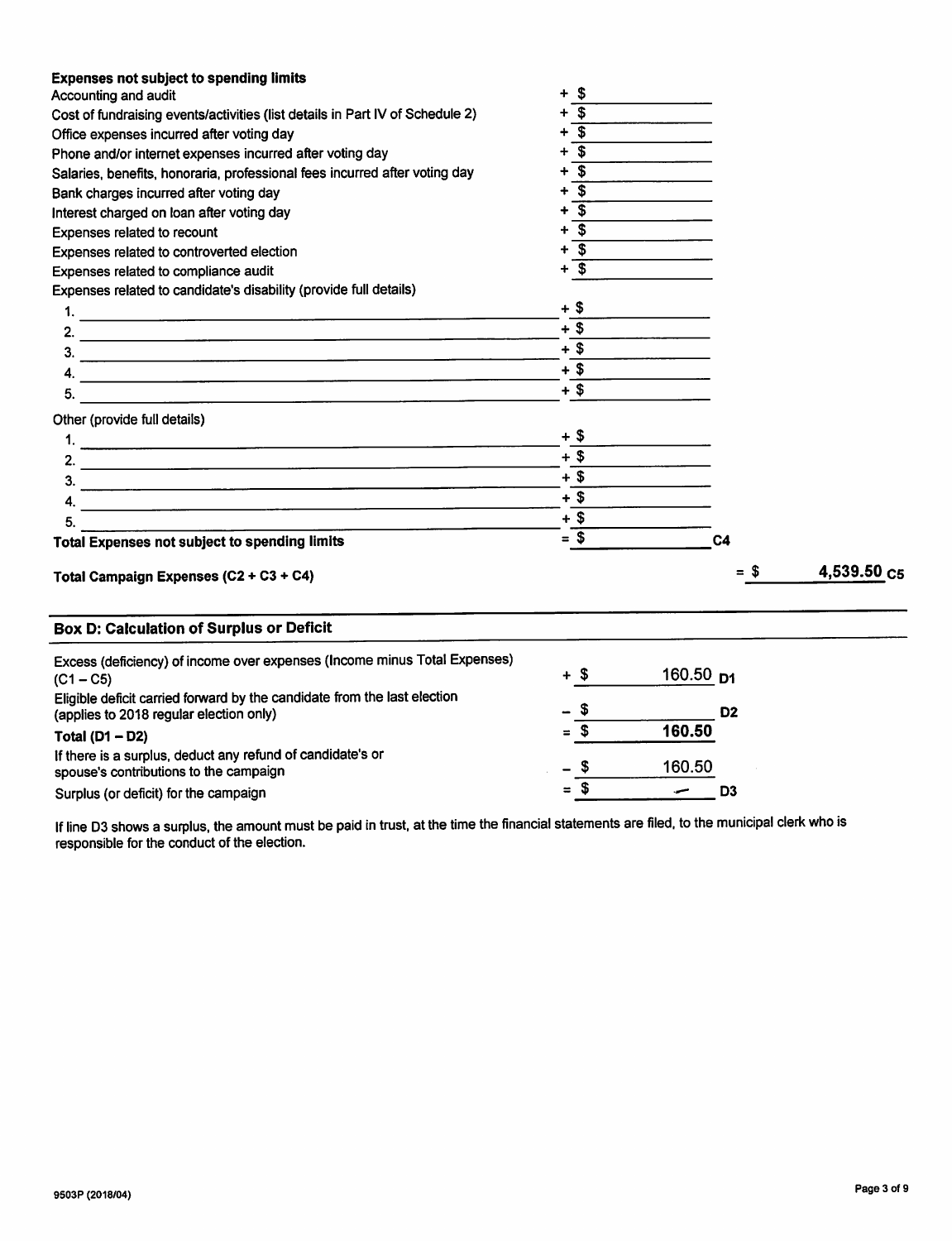| <b>Schedule 1 - Contributions</b>                                                                                                                                                                                                                                                                                                |        |             |
|----------------------------------------------------------------------------------------------------------------------------------------------------------------------------------------------------------------------------------------------------------------------------------------------------------------------------------|--------|-------------|
| <b>Part I - Summary of Contributions</b>                                                                                                                                                                                                                                                                                         |        |             |
| Contributions in money from candidate and spouse                                                                                                                                                                                                                                                                                 | $+$ \$ | 3,100.00    |
| Contributions in goods and services from candidate and spouse<br>(include value listed in Table 3 and Table 4)                                                                                                                                                                                                                   | $+$ \$ |             |
| Total value of contributions not exceeding \$100 per contributor<br>Include ticket revenue, contributions in money, goods and services<br>$\bullet$<br>where the total contribution from a contributor is \$100 or less (do not<br>include contributions from candidate or spouse).                                              | + \$   | 100.00      |
| Total value of contributions exceeding \$100 per contributor (from line 1B on page 5;<br>list details in Table 1 and Table 2)<br>Include ticket revenue, contributions in money, goods and services where<br>the total contribution from a contributor exceeds \$100 (do not include<br>contributions from candidate or spouse). | $+$ \$ | 1,500.00    |
| Contributions returned or payable to the contributor<br>Less:<br>Contributions paid or payable to the clerk, including contributions from<br>anonymous sources exceeding \$25                                                                                                                                                    |        |             |
| Total Amount of Contributions (record under Income in Box C)                                                                                                                                                                                                                                                                     | S      | 4,700.00 1A |

# Part II – Contributions exceeding \$100 per contributor – individuals other than candidate or spouse<br>Table 1: Monetary contributions from individuals other than candidate or spouse

| <b>Name</b>                | <b>Full Address</b>                                                      | <b>Date Received</b> |        | Amount \$<br>Amount Received \$ Returned to Contributor<br>or Paid to Clerk |
|----------------------------|--------------------------------------------------------------------------|----------------------|--------|-----------------------------------------------------------------------------|
| <b>Christopher Hoffman</b> | 7587 21/22 Sideroad,<br>Nottawasaga<br>Stayner, ON<br><b>LOM 1S0</b>     | 2018/10/02           | 250.00 |                                                                             |
| <b>Kevin Elwood</b>        | 8297 County Rd. 91<br>Stayner, ON<br>LOM 1SO                             | 2018/10/02           | 250.00 |                                                                             |
| Susan Richardson           | 2111 Concession 8 South<br> Nottawasaga<br>Glen Huron, ON<br>LOM 1L0     | 2018/10/02           | 250.00 |                                                                             |
| <b>Wayne Noble</b>         | 1 Hurontario Street<br>P.O. Box 205<br>Collingwood, ON<br><b>L9Y 3Z5</b> | 2018/10/02           | 250.00 |                                                                             |
| <b>Michael Freund</b>      | 7314 Concession 6 South<br>Nottawasaga<br>Stayner, ON<br>LOM 1S0         | 2018/10/18           | 250.00 |                                                                             |
| Joan Eakin                 | 7587 21/22 Sideroad<br>Nottawasaga<br>Stayner, ON<br><b>LOM 1S0</b>      | 2018/10/22           | 250.00 |                                                                             |
|                            |                                                                          |                      |        |                                                                             |
|                            |                                                                          |                      |        |                                                                             |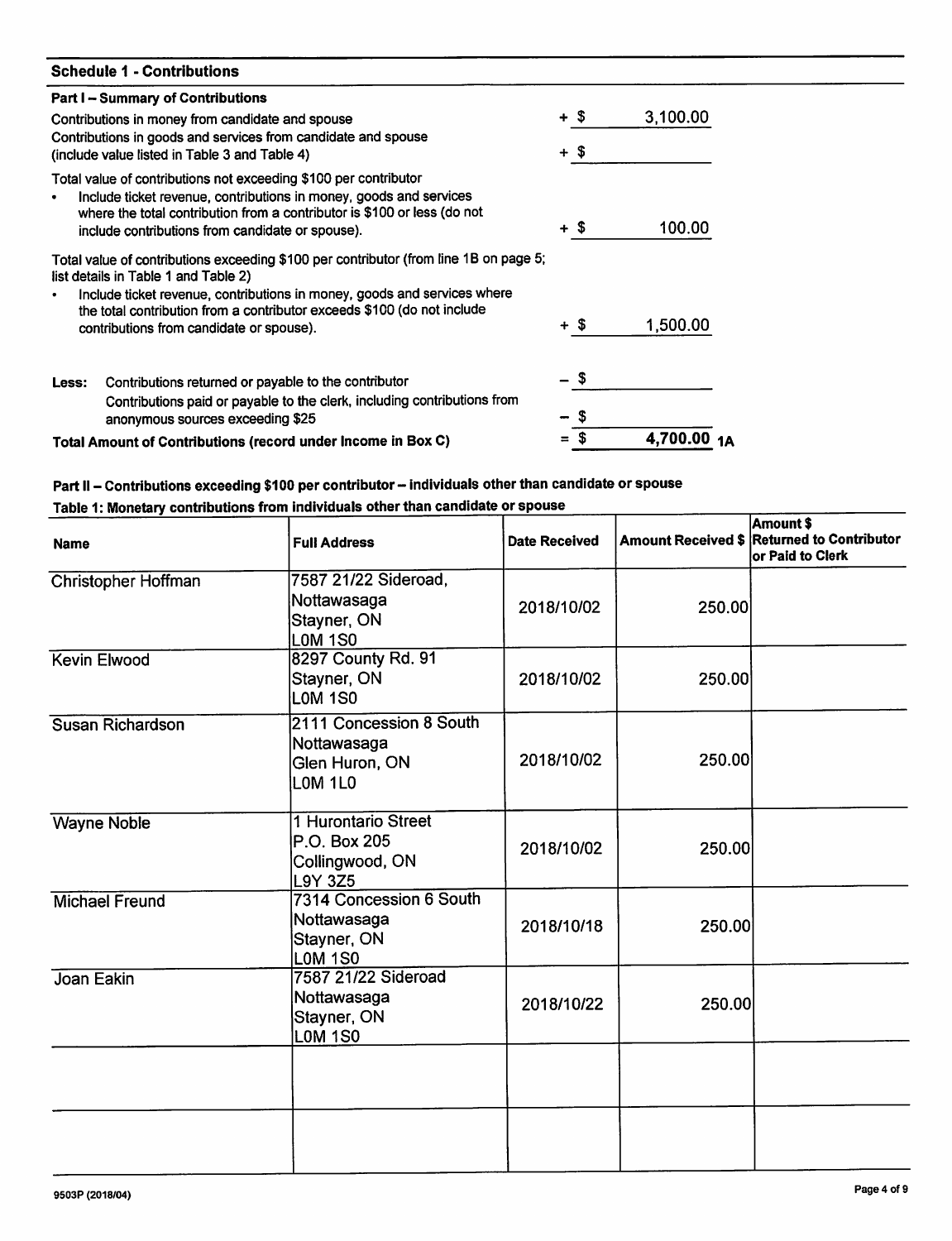| <b>Name</b>                                                           | <b>Full Address</b> | <b>Date Received</b> |          | Amount \$<br>Amount Received \$ Returned to Contributor<br>or Paid to Clerk |
|-----------------------------------------------------------------------|---------------------|----------------------|----------|-----------------------------------------------------------------------------|
|                                                                       |                     |                      |          |                                                                             |
| Additional information is listed on separate supplementary attachment |                     | <b>Total</b>         | 1,500.00 |                                                                             |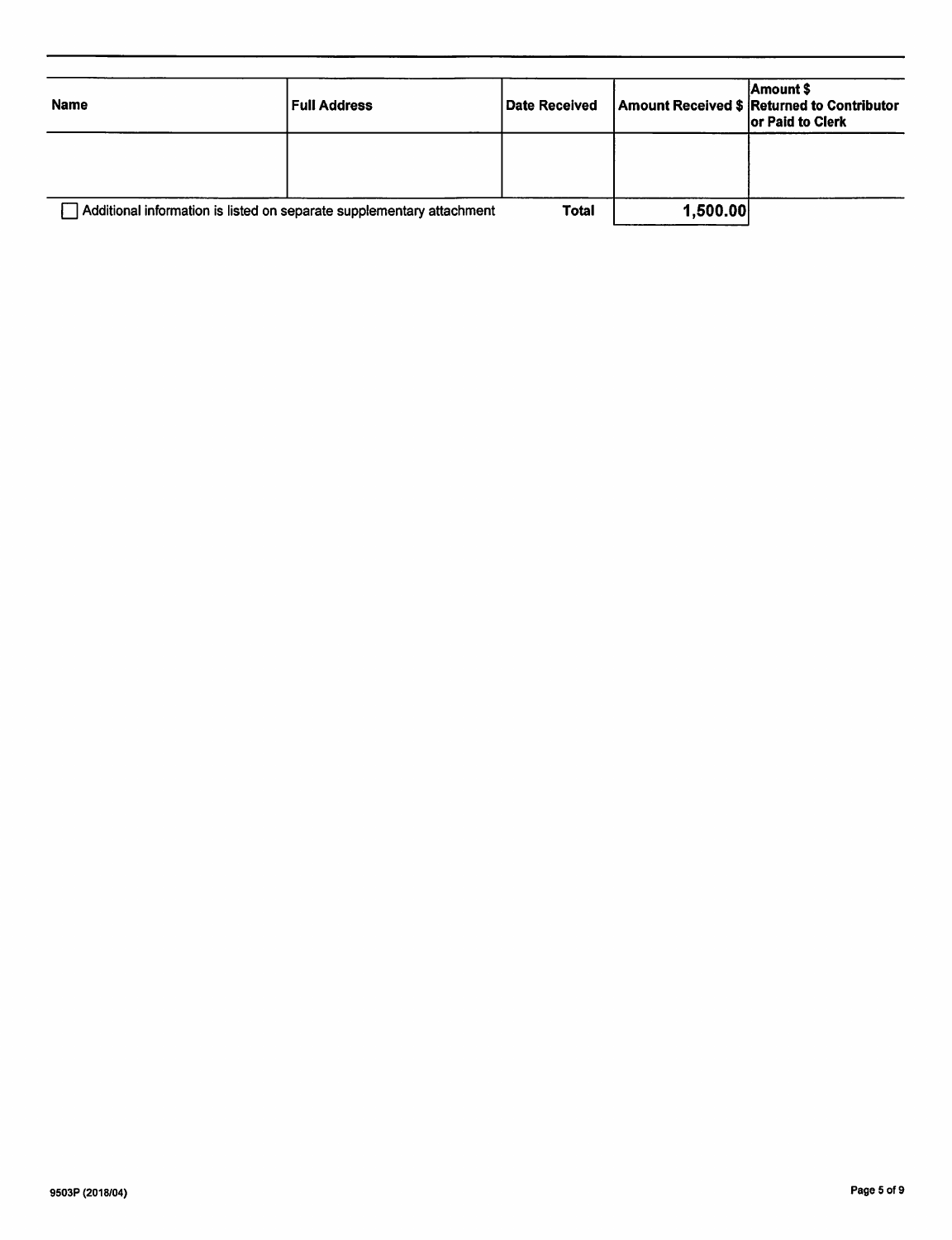| Table 2: Contributions in goods or services from individuals other than candidate or spouse |  |
|---------------------------------------------------------------------------------------------|--|
| (Note: must also be recorded as Expenses in Box C)                                          |  |

| <b>Name</b> | <b>Full Address</b>                                                   | <b>Description of Goods</b><br>or Services | <b>Date Received</b><br>(yyyy/mm/dd) | Value \$ |
|-------------|-----------------------------------------------------------------------|--------------------------------------------|--------------------------------------|----------|
|             |                                                                       |                                            |                                      |          |
|             |                                                                       |                                            |                                      |          |
|             |                                                                       |                                            |                                      |          |
|             |                                                                       |                                            |                                      |          |
|             |                                                                       |                                            |                                      |          |
|             |                                                                       |                                            |                                      |          |
|             |                                                                       |                                            |                                      |          |
|             |                                                                       |                                            |                                      |          |
|             | Additional information is listed on separate supplementary attachment |                                            | <b>Total</b>                         |          |

## Total for Part II - Contributions exceeding \$100 per contributor

(Add totals from Table 1 and Table 2 and record the total in Part 1 - Summary of Contributions) \$ 1,500.0018

# Part III - Contributions from candidate or spouse

Table 3: Contributions in goods or services

| <b>Description of Goods or Services</b> | <b>Date Received</b><br>(yyyy/mm/dd) | Value \$ |
|-----------------------------------------|--------------------------------------|----------|
|                                         |                                      |          |
| $\lambda$                               |                                      |          |
|                                         |                                      |          |
|                                         |                                      |          |
|                                         |                                      |          |
|                                         |                                      |          |
|                                         |                                      |          |
|                                         |                                      |          |
|                                         |                                      |          |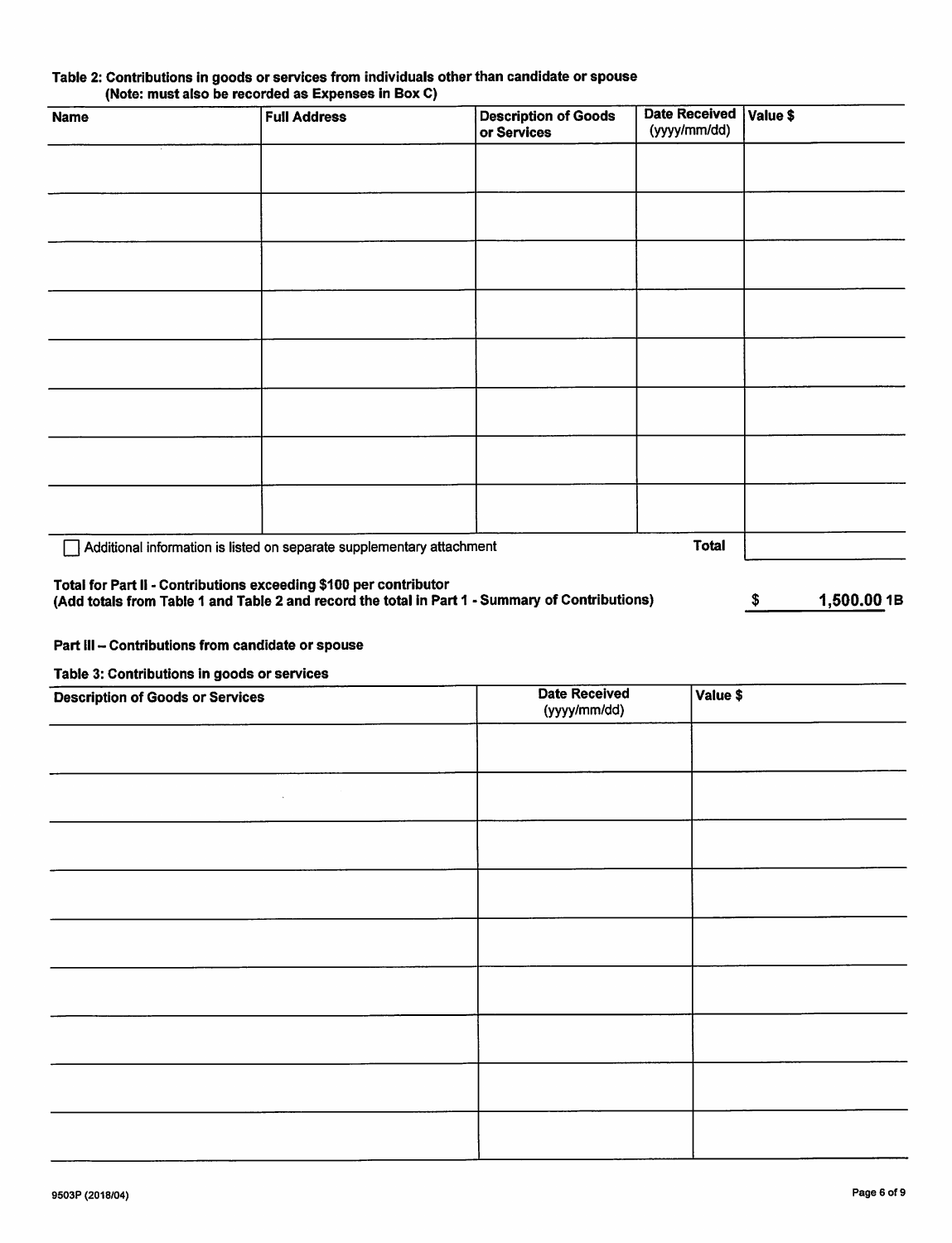| <b>Description of Goods or Services</b>                               | <b>Date Received</b><br>(yyyy/mm/dd) | Value \$ |
|-----------------------------------------------------------------------|--------------------------------------|----------|
|                                                                       |                                      |          |
|                                                                       |                                      |          |
|                                                                       |                                      |          |
|                                                                       |                                      |          |
| Additional information is listed on separate supplementary attachment | <b>Total</b>                         |          |

# Table 4: Inventory of campaign goods and materials from previous municipal campaign used in this campaign

| $\cdots$<br><b>Description</b>                                        | Date Acquired Supplier<br>(yyyy/mm/dd) | Quantity     | <b>Current Market</b><br>Value \$ |
|-----------------------------------------------------------------------|----------------------------------------|--------------|-----------------------------------|
|                                                                       |                                        |              |                                   |
|                                                                       |                                        |              |                                   |
|                                                                       |                                        |              |                                   |
|                                                                       |                                        |              |                                   |
|                                                                       |                                        |              |                                   |
|                                                                       |                                        |              |                                   |
|                                                                       |                                        |              |                                   |
| Additional information is listed on separate supplementary attachment |                                        | <b>Total</b> |                                   |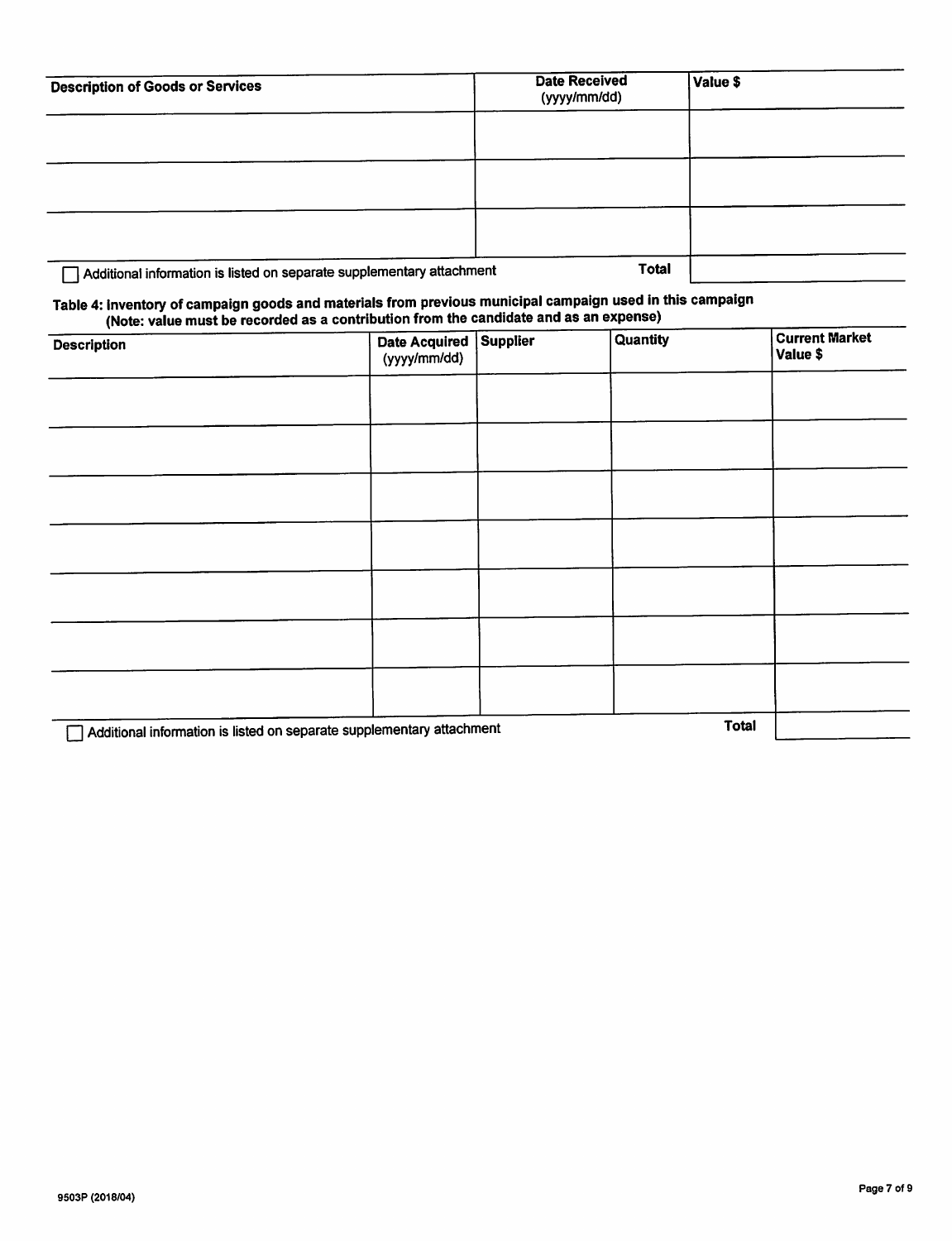# Schedule 2 - Fundralsing Events and Activities

#### Fundraising Event/Activity

Complete a separate schedule for each event or activity held

Additional schedule(s) attached Description of fundraising event/activity Date of event/activity (yyyy/mm/dd) example and the control of the control of the control of the control of the control of the control of the control of the control of the control of the control of the control of the contr Part I - Ticket revenue Admission charge (per person) (If there are a range of ticket prices, attach complete breakdown of all ticket sales) Number of tickets sold X  $\frac{1}{2}$  2A  $x \overline{\qquad \qquad}$  2B

Total Part I (2A X 2B) (include in Part 1 of Schedule 1)  $=$  \$

## Part II - Other revenue deemed a contribution

(e.g. revenue from goods sold in excess of fair market value) Provide details

Total Part II (include in Part 1 of Schedule 1)

# Part III - Other revenue not deemed a contribution

(e.g. contribution of \$25 or less; goods or services sold for \$25 or less) Provide details

| مە                                                                                                                                                                                                                             |  |
|--------------------------------------------------------------------------------------------------------------------------------------------------------------------------------------------------------------------------------|--|
|                                                                                                                                                                                                                                |  |
| Э.                                                                                                                                                                                                                             |  |
| and the second contract of the second second and the second second second and second the second second second second and second second and second second and second second and second second second second second second secon |  |

Total Part III (include under Income in Box C)

# Part IV - Expenses related to fundraising event or activity

Provide details



 $=$  \$

 $=$  \$